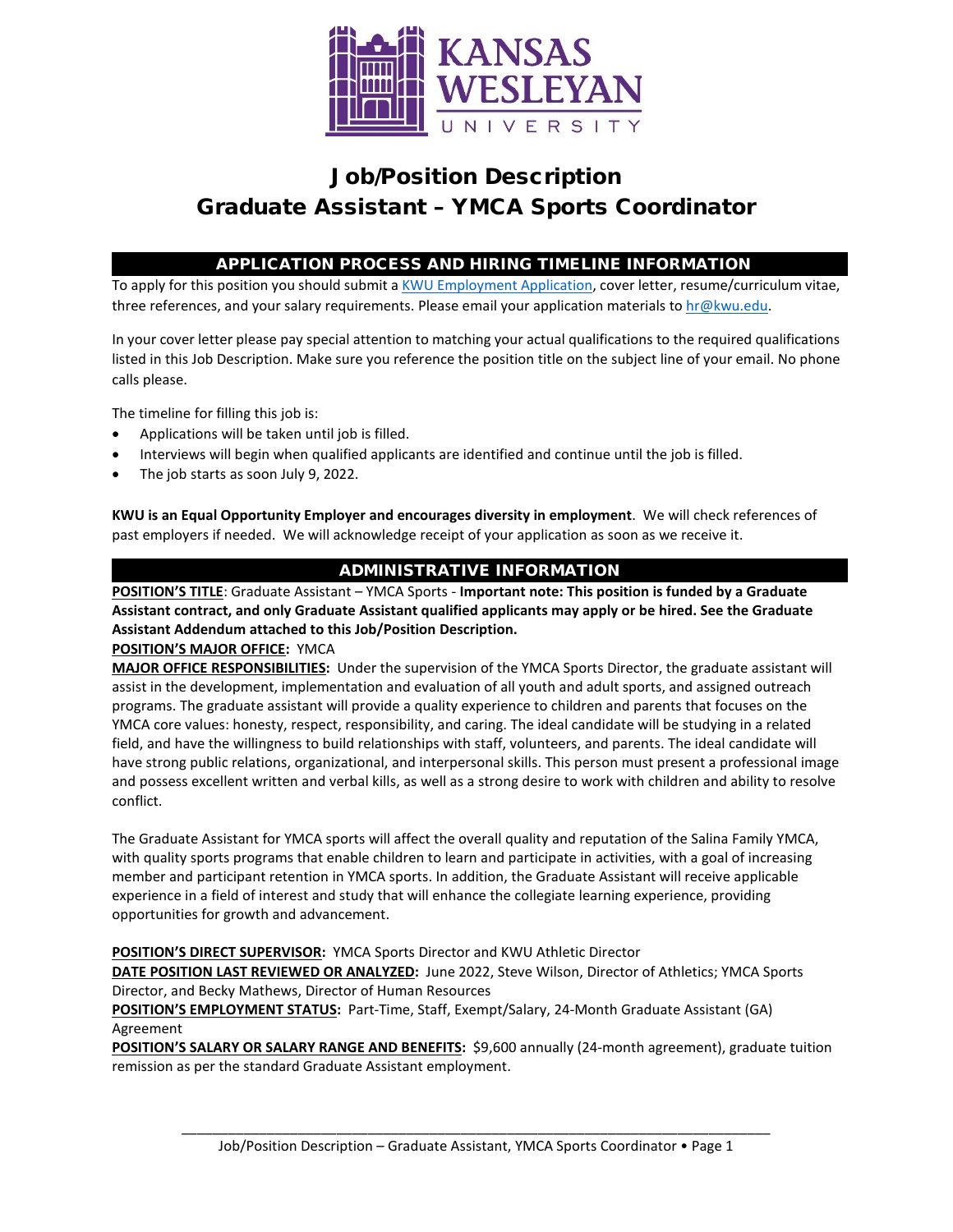## POSITION INFORMATION

**POSITION'S SUMMARY:** The position is responsible for providing customer service, implementation, development, and monitoring of YMCA sports leagues, helping to maintain a clean and safe playing facility, and providing positive relationships with YMCA members. As a YMCA Team Leader, the graduate assistant will exhibit the following competencies:

- **Mission Advancement:** Models and teaches the Y's values. Ensures a high level of service with a commitment to changing lives. Provides volunteers with orientation, training, development, and recognition. Cultivates relationships to support fundraising.
- **Collaboration:** Champions inclusion activities, strategies, and initiatives. Builds relationships to create small communities. Empathetically listens and communicates for understanding when negotiating and dealing with conflict. Effectively tailors communications to the appropriate audience. Provides staff with feedback, coaching, guidance, and support.
- **Operational Effectiveness:** Provides others with frameworks for making decisions. Conducts prototypes to support the launching of programs and activities. Develops plans and manages best practices through engagement of team. Effectively creates and manages budgets. Holds staff accountable for high-quality results using a formal process to measure progress.
- **Personal Growth:** Shares new insights. Facilitates change, models adaptability and awareness of impact of change. Utilizes non-threatening methods to address sensitive issues and inappropriate behavior or performance. Has the functional and technical knowledge and skills required to perform well; uses best practices and demonstrates up-to-date knowledge and skills in technology.

**POSITION WORKS WITH:** YMCA Sports Director, YMCA staff colleagues, YMCA members and sports league participants.

### **POSITION'S STAFF AUTHORITY:** None

**POSITION'S BUDGET AUTHORITY:** None

**POSITIONS PHYSCIAL WORKING CONDITIONS:** YMCA buildings and playing facilities.

**POSITION'S UNUSUAL HAZARDS OR WORKING CONDITIONS:** Position is likely to encounter blood so training on blood borne pathogens is essential. Employees must follow all safety requirements of the Salina Family YMCA. Employee must be able to lift a fifty (50) pound object, remain alert, move to various locations, communicate verbally, including projecting the voice across distances, identify noises of distress, and be able to handle irate, complaining, or demanding individuals without internalizing or personalizing comments made. Must have the ability to make sound judgments and decisions, even when distracted by noise or activity. Employee must have CPR and first-aid certification within 60 days of hire and maintain active certification throughout duration of employment. Employee must prepare courts, fields, and equipment for sports, and have the ability recognize potential hazards. Reasonable accommodations may be made to enable individuals with disabilities to perform essential functions.

**POSITION'S EQUIPMENT:** Use of YMCA computer and phone in designated office, staff apparel.

**POSITION'S WORK SCHEDULE:** Flexible part-time schedule (25 hours per week required), arranged around YMCA sports schedules, staff meetings and the GA's class schedule.

### **POSITION'S TRAVEL REQUIREMENTS:** None

## POSITION DUTIES AND PERFORMANCE STANDARDS

### **POSITION'S ESSENTIAL DUTIES:**

- Provide exceptional customer service by greeting all participants, maintaining a clean and safe facility, and always demonstrating professional conduct.
- Assist with the implementation, development, and monitoring of seasonal sports leagues, recreation programs, sports, summer sports camps, clinics, and outreach programs. Specific sport may vary depending on the season win which the individual is employed.
	- Create teams from registrations. Develop team practice and game schedules.
	- Participate in orientation meetings and training clinics for coaches and officials.
	- Responsible for updating records.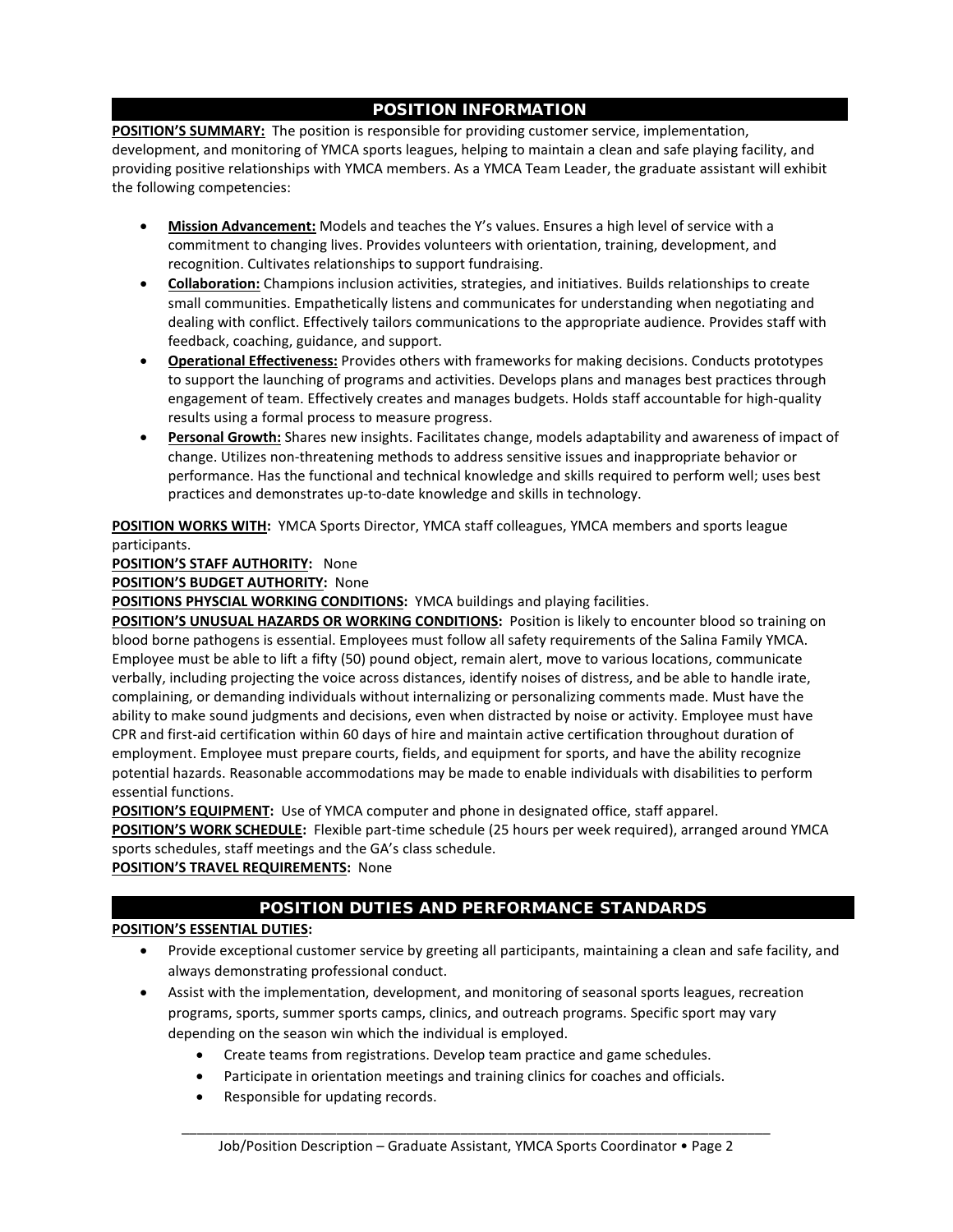- Assist in recruiting volunteers for coaching and seasonal volunteers.
- Monitor and maintain proper facility/field conditions and pregame facility/field preparations. Assist in keeping field, facilities, storage areas, and offices clean, neat, and organized.
- Assist with the implementation of program marketing materials.
- Relate positively to members and potential members and portray a good customer service attitude.
- Respond to all member and community inquiries and complaints in a professional and timely manner.
- May assist in identifying prospects and/or soliciting monetary and other donations for the Strong Kids Annual Campaign or other fundraising or community events.
- Actively participate in staff team meetings as assigned.
- Assist with interviews, reference calls, and hiring of officials.
- Conduct surveys and write program summaries after each sports season or major event.
- Must sign the Salina Family YMCA Code of Conduct, Emergency Procedures, and Employee Handbook agreements. Must follow all YMCA policies and procedures.
- Other duties as assigned by YMCA staff.

## POSITION QUALIFICATIONS

#### **EDUCATION:**

• MINIMUM REQUIRED: Bachelor's degree with qualifications (i.e., minimum 3.00 GPA) for admission to the MBA program.

#### **CERTIFICATIONS/LICENSES:**

• MINIMUM REQUIRED: First Aid/CPR certification (must be active within 60 days of employment); Online Blood Borne Pathogen training (must be completed within 60 days of employment).

#### **WORK EXPERIENCE:**

• MINIMUM REQUIRED: Experience building relationships with children and adults.

#### **KNOWLEDGE, SKILLS, ABILITIES, and ATTITUDES – KSAA'S:**

- MINIMUM REQUIRED
	- Philosophical alignment with the mission and vision of Kansas Wesleyan University and the YMCA.
	- Demonstrable teamwork and team building skills.
	- Demonstrable priority setting and organizational skills.

### NOTICE OF SPECIAL POSITION OR EMPLOYMENT REQUIREMENTS

- 1. THIS JOB/POSITION DESCRIPTION IS NOT DESIGNED TO COVER OR CONTAIN A COMPREHESIVE LIST OF ALL DUTIES AND RESULTS TO BE PERFORMED IN THIS POSITON. DUTIES AND PERFORMANCE STANDARDS MAY BE ADDED, SUBTRACTED, AND/OR CHANGED BY YOUR SUPERVISOR AT ANY TIME DUE TO CHANGES IN DEPARTMENT, **UNIVERSITY OR YMCA REQUIREMENTS**.
- 2. Unless exempt due to an employment contract signed by the President of the University, all employees of Kansas Wesleyan and the YMCA are to be considered as an "at-will" employee.
- 3. All employees of Kansas Wesleyan University are "responsible employees" pertaining to Title IX regulations concerning both the prevention and reporting of sexual assault or harassment situations. As such, all employees must communicate with the Title IX Coordinator if they witness or hear about a sexual assault or harassment situation.
- 4. Kansas Wesleyan University is an equal opportunity employer and complies with EEOC and ADA employment requirements. It is and has been the policy of Kansas Wesleyan University to grant equal opportunity to all qualified persons without unlawful discrimination based on race, color, gender, age, national origin, ancestry, ethnicity, disability, sexual orientation, religion, or veteran status. To fulfill its mission as a Christian (YMCA) and United Methodist (University) affiliated institution, preference in hiring shall be given to persons who can affirm the Institution's mission.
- 5. All "offers of employment" are subject to a criminal background check prior to employment.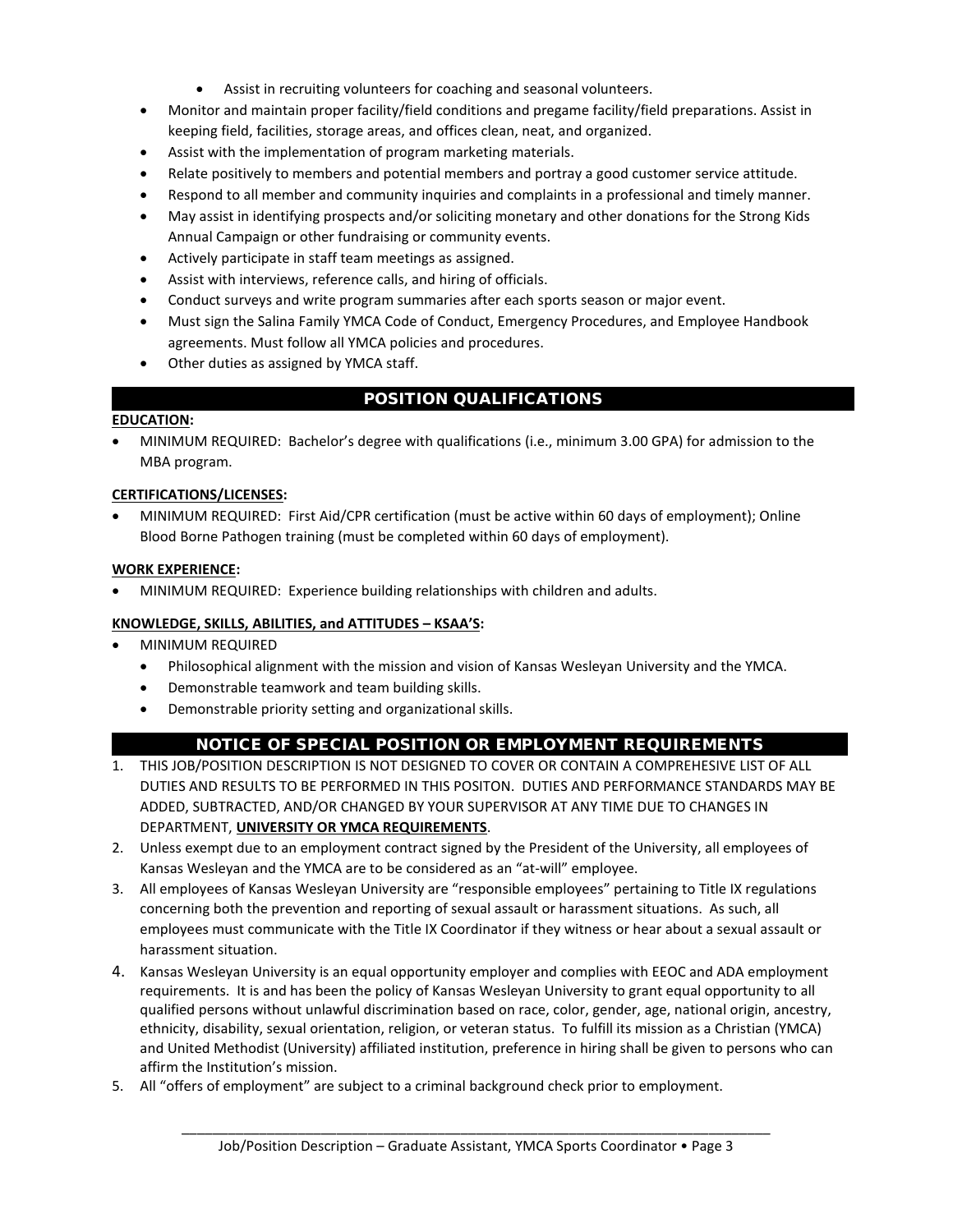

#### **ADDENDUM TO THE EMPLOYMENT OFFER LETTER (GRADUATE ASSISTANT)**

- 1. The purpose of the Graduate Assistant Program is to employ qualified students in Kansas Wesleyan University's (KWU) Master level programs in order to provide those students with relevant, real-life work experience as they pursue their Master's degree. The Graduate Assistant Program funds one course per 8-week term during the fall and spring semesters (two eight-week terms each), and one course during the eight-week summer semester. The GA/student is responsible for progressing toward successful completion of the Master's degree by being enrolled in one course during each eight-week each term.
- 2. To be, and remain eligible for employment in the Graduate Assistant Program as a GA at KWU, the person must be **enrolled in**, and be **successfully completing** a Master's program at KWU. This addendum is not a contract. If you resign at any time within the 24-month time frame that is established to complete the MBA program, compensation will stop at date of resignation, and tuition remission benefits will stop at the end of current course section.
- 3. The GA will be required to accomplish the following with respect to his or her Master's Program (Program) at KWU:
	- 1. Attend classes regularly, unless an "excused absence" is obtained in compliance with university standards;
	- 2. Comport themselves in the Program and in their employment as a positive example to, and role model for, undergraduate students, athletes and activity participants;
	- 3. Receive no final grade lower than a C in any course, remain in "good standing" at the university pursuant to its published policies, maintain at all times the required GPA for continuing graduate students at the university, and otherwise remain in compliance with all university requirements for graduation;
	- 4. Be enrolled in one course during each eight-week term during the year.
- 4. No courses in the Program where a grade of C or better has been earned, may be retaken for a better grade; any course retaken pursuant to the appeals provisions of section 5 below will be at the sole cost and expense of the GA.
- 5. Receiving a final grade lower than a C in any course during the Program, will result in immediate notice of dismissal as a GA by your department supervisor.

Within fifteen (15) days of receipt of such notice, the GA may submit a written appeal of the dismissal for extenuating and extraordinary circumstances to their department supervisor who will consider the appeal and communicate a decision regarding reinstatement, in writing to the GA and the Provost, within thirty (30) days of their receipt of the appeal, subject to review by the Provost, as described below.

If a decision is made by the department supervisor to reinstate the GA in the GA Program, this decision will be communicated to the Provost within the required thirty (30) day period. The Provost has the authority to override the decision if they determine that the GA is not making satisfactory progress toward a Master's Degree or is not likely to succeed academically in completing the Program as required in this Addendum; any such reversal by the Provost will be final and non-appealable, and will be communicated in writing to the GA within fifteen (15) days of the Provost's receipt of the department supervisor's reinstatement decision. With the written approval of the Provost, in their sole discretion, a GA may be dismissed from the Graduate Assistant Program but still remain in the Program, at the GA's own expense. GA's will continue to be employed at KWU pending the final disposition of any authorized appeal.